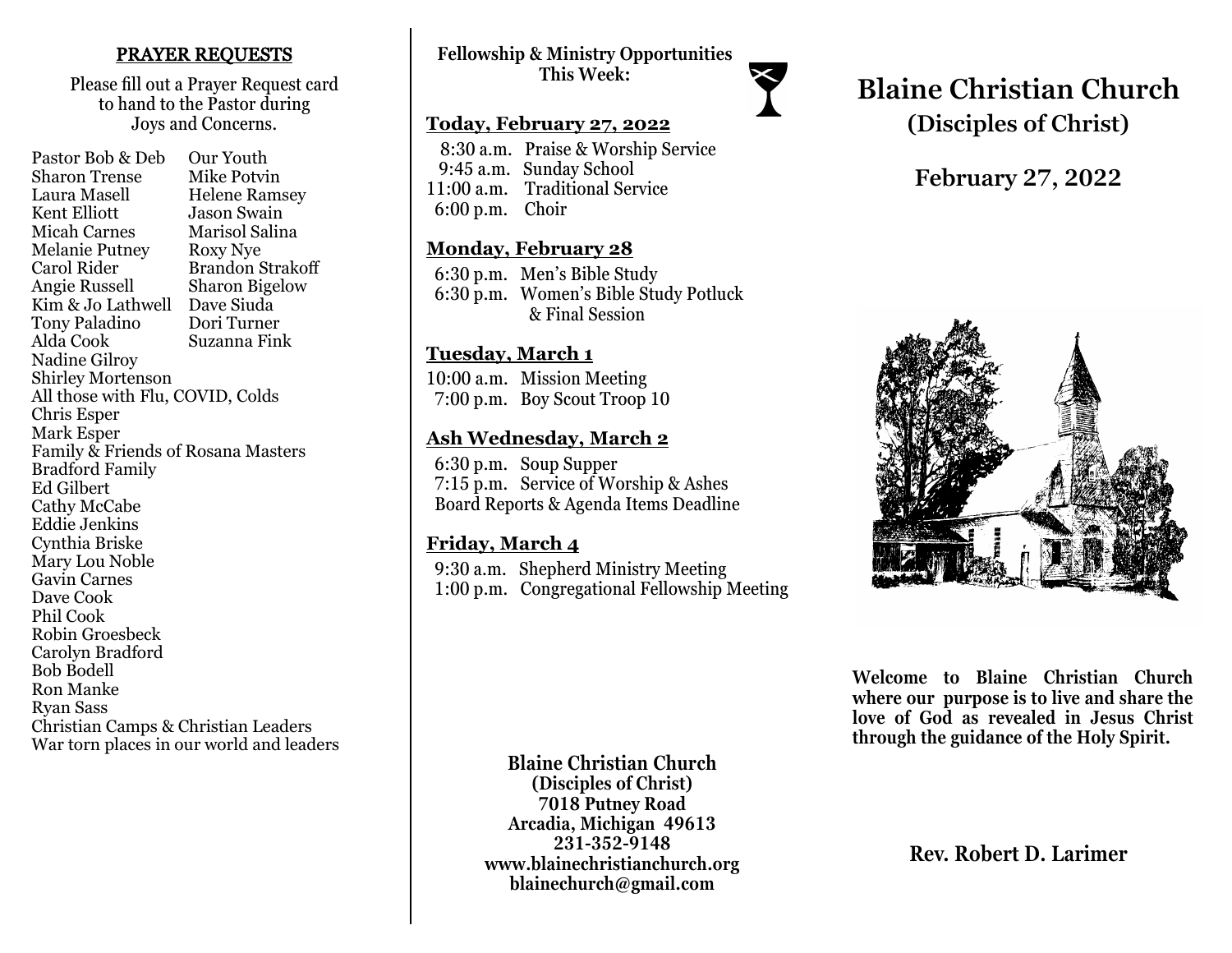# **Praise & Worship Service 8:30 a.m.**

\*Passing the Peace

\*Songs of Praise

Children's Moment

Prayer for Illumination

| <b>Scripture Readings</b> |         |
|---------------------------|---------|
| Exodus 34:29-35           | Pg. 73  |
| Luke 9:28-36              | Pg. 841 |

Sermon - "Does It Show"

\*Song of Praise \*Invitation \*Song of Praise

Joys and Concerns Pastoral Prayer

Communion All who profess Jesus Christ as Lord and Savior are invited to partake.

\*Benediction

Elders are available on either side of the sanctuary to pray with and for you after the service.

### SERVING TODAY

Minister: Robert D. Larimer Worship Leader: Gerri VanAntwerp Praise Team: Mike Brief, Jenny Caylen, Jacque Erdman, Doug Erdman, Deb Larimer, Carolyn Waterson Children's Moment: Kim shadwick Greeter: Mike VanAntwerp Usher: Charlotte Putney Fellowship: Charlotte Putney

# Prelude Time of Sharing Passing the Peace \*Introit Christ Be Our Light \*Hymn of Praise Projected Shine Jesus Shine \*Invocation \*Response Seek Ye First Children's Moment Anthem - Step into the Water Prayer for Illumination Scripture Readings Exodus 34:29-35 Pg. 73 Luke 9:28-36 Pg. 841 Sermon - "Does It Show"  $***Hymn**$  of Invitation  $***537**$ My Hope Is Built (vs.1-3)  $*$ Invitation  $*$  537 My Hope Is Built (vs. 4) Joys and Concerns Pastoral Prayer Call to Communion Hymn of Preparation  $# 572$ Take Time to Be Holy Kids Kare is offered following the anthem.

**Traditional Service 11:00 a.m.** 

> Sharing of the Bread & Cup All who profess Jesus Christ as Lord and Savior are invited to partake.

\*Benediction

\*Closing Chorus Family of God (chorus)

Elders are available on either side of the sanctuary to pray with and for you after the service.

### SERVING TODAY

 Minister: Robert D. Larimer Elders: Wayne & Lynda Faber Worship Reader: Rhonda Nye Prelude: Mercy Sobkoviak Pianist: Mercy Sobkoviak Choir Director: Carolyn Waterson Children's Moment: Carolyn Waterson Kids Kare: Kim Shadwick Diaconate Servers: Patrick Kenny, Bob Bell, Sonja Reitan, *1 volunteer needed please* Greeter: Ken Nye Usher: Bonnie Putney Fellowship: Yeager's

# **The Lord's Prayer**

Our Father, who art in heaven, hallowed be Thy name. Thy Kingdom come, Thy will be done on earth as it is in heaven. Give us this day, our daily bread and forgive us our debts as we forgive our debtors. Lead us not into temptation, but deliver us from evil. For thine is the kingdom and the power and the glory forever. Amen.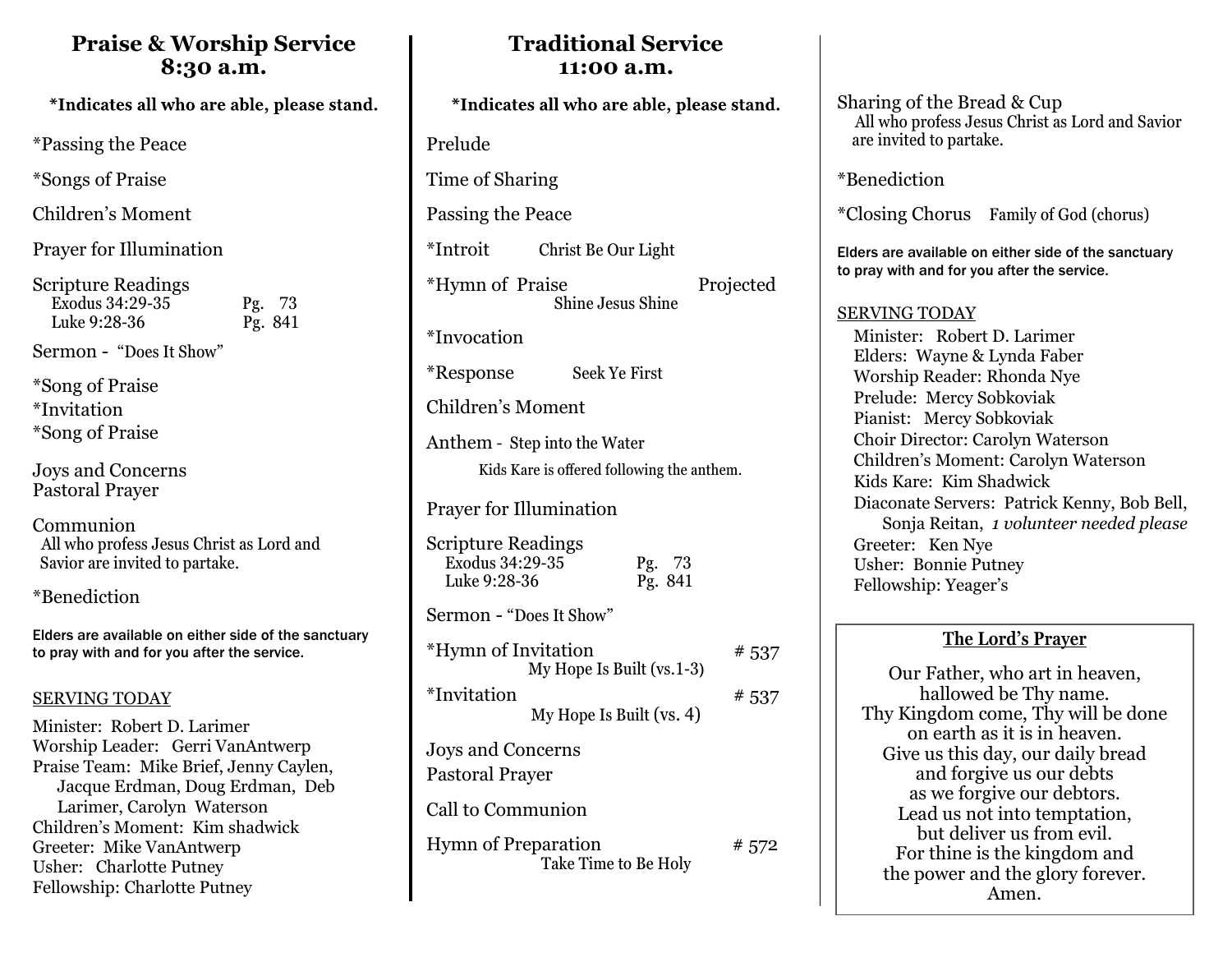#### Sunday, February 27, 2022

Please wear your name tags while you are here for worship services.

PRAYER CARDS are available in the chair pockets in front of you. You are asked to fill these out to help our Pastor with correct spelling, correct information and to keep this time in the service prayerful.

Men of all ages are invited to participate the Monday Night Bible study at 6:30 pm. The group meets in the basement room on the east side of the church.

Lent begins this Wednesday, March 2nd. Everyone is invited to share in a soup supper at 6:30 pm and a service of worship and ashes at 7:15 pm as we begin our journey of being drawn to the cross.

If you have not picked up your Lent Devotional, please do so today. There are extra, unmarked ones for friends who may like one.

Our Quarterly Congregational Board Meeting is on March 9, 2022 at 7 pm. Wednesday, March 2nd is the deadline for Board Reports and Agenda Items. Please email your reports print ready or drop off at the church. Contact your support staff person if you need help or have questions about these reports.

Flyers about the WinSome Women Christian Retreat in Bay Harbor coming this spring are on the table to the left of the double doors in the Fellowship Hall. Retreat choices are: Tuesday-Wednesday, May 17th-18th, Wednesday-Thursday, May 18th-19th, or Thursday-Friday, May 19th-20th. Please pick up a copy for info about speakers, featured musician, and the website address for online registration which opens on Saturday, March 5th. If you have questions, contact Cathy Bodell, bbandcb@att.net, 231/871-1553.

Habitat for Humanity of Benzie County is now accepting 2022 Homeownership Program Applications. If you or someone you know is in need of adequate and affordable housing, please call 231-399-0300 or visit the website benziehabitat.org/home-ownership and complete the application. Flyers with more information are also posted on the bulletin boards here at church.

Please wear your name tags while you are here for worship services.

PRAYER CARDS are available in the chair pockets in front of you. You are asked to fill these out to help our Pastor with correct spelling, correct information and to keep this time in the service prayerful.

Men of all ages are invited to participate the Monday Night Bible study at 6:30 pm. The group meets in the basement room on the east side of the church.

Lent begins this Wednesday, March 2nd. Everyone is invited to share in a soup supper at 6:30 pm and a service of worship and ashes at 7:15 pm as we begin our journey of being drawn to the cross.

If you have not picked up your Lent Devotional, please do so today. There are extra, unmarked ones for friends who may like one.

Our Quarterly Congregational Board Meeting is on March 9, 2022 at 7 pm. Wednesday, March 2nd is the deadline for Board Reports and Agenda Items. Please email your reports print ready or drop off at the church. Contact your support staff person if you need help or have questions about these reports.

Flyers about the WinSome Women Christian Retreat in Bay Harbor coming this spring are on the table to the left of the double doors in the Fellowship Hall. Retreat choices are: Tuesday-Wednesday, May 17th-18th, Wednesday-Thursday, May 18th-19th, or Thursday-Friday, May 19th-20th. Please pick up a copy for info about speakers, featured musician, and the website address for online registration which opens on Saturday, March 5th. If you have questions, contact Cathy Bodell, bbandcb@att.net, 231/871-1553.

Habitat for Humanity of Benzie County is now accepting 2022 Homeownership Program Applications. If you or someone you know is in need of adequate and affordable housing, please call 231-399-0300 or visit the website benziehabitat.org/home-ownership and complete the application. Flyers with more information are also posted on the bulletin boards here at church.

### Sunday, February 27, 2022